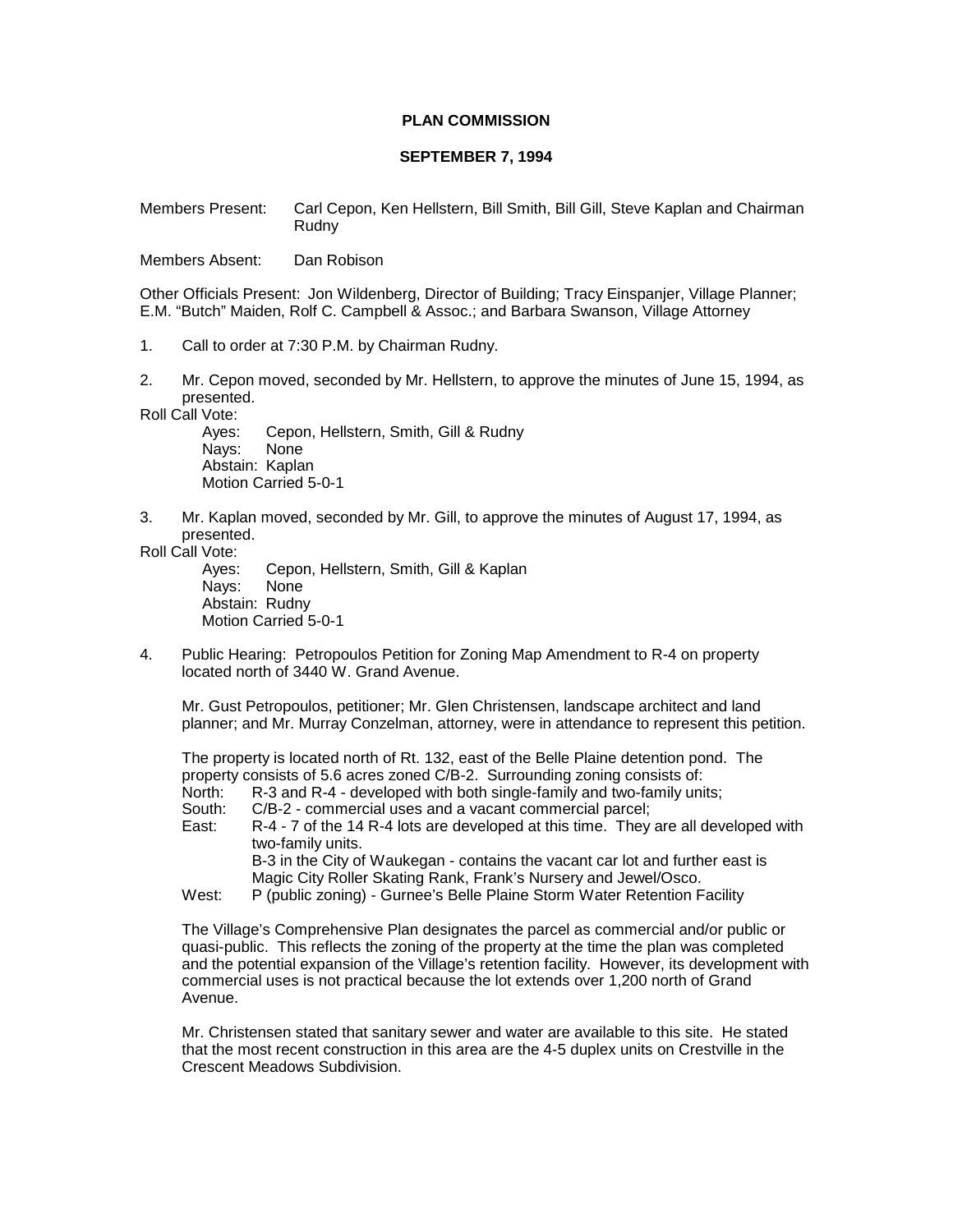Since this property is so deep, and there is no direct access to Grand Avenue, commercial zoning would not be the highest or best use of the property. The only access to this site is Grandville and the unimproved Boulevard View right-of-way. If the property were to develop commercially, traffic would have to use Grandville or Boulevard View. Both of these access points would create a lot of traffic through the neighborhood and it would not be in the best interest of the residential area.

Staff indicated that commercial traffic would likely be directed to the site from Boulevard View and that it is very unlikely that Boulevard View would be connected to Grandville Avenue.

R-4 was selected due to the adjacent zoning, and because it allows for single-family or duplex uses.

It was explained that there would be a single cul-de-sac and 17 lots. The average lot size is 12,000 + square feet, the minimum lot size is 10,950 square feet and the maximum lot size is 16,000 square feet. All lots are compatible with the area and meet the standards of the R-3 and R-4 district.

The cul-de-sac will be a mirror image of Crestville. It will be 590 feet in length and have a 50 foot right-of-way. Ten foot utility easements would be provided on each side of the 50 foot ROW. Access would be off of Grandville.

The anticipated traffic generated by this rezoning petition is 340 trips per 24-hours. During the peak a.m. hours, it is expected that 13-26 trips will be generated and during the p.m. hours, 17-34 trips will be generated. If a commercial use were to develop and use Grandville, the traffic counts would be significantly greater.

Storm water retention can be handled in a number of different ways. The site could buy storage in the Belle Plaine Storm Water Retention Facility; increase the size of the detention facility by extending into the right-of-way (at builders cost); create a storm water detention facility on the north side of their vacant commercial parcel or put detention on site by eliminating a lot or two.

Mr. Christensen explained that there is a 10-foot jog in the south property line on the east half of the parcel. He stated that the property owner has agreed to add 10 feet to this area in order to straighten out this south property line. He further stated that they are willing to record similar covenants with the subdivision of this property as were recorded for Phase II of Crescent Meadows (see attached).

The developer of Crescent Meadows will be installing an emergency access point into the Crescent Meadows area via the 1/2 of ROW along Grandville Avenue between Belle Plaine and Boulevard View. When the property to the north of this area develops, the Village will determine whether to require the dedication of the additional 1/2 of ROW in order to improve this to a full residential street.

Mr. Hellstern asked if the petitioner had considered access to this area from Grand. He also asked if any other uses, such as senior housing, had been considered for this site.

Mr. Wildenberg stated that the Village's policy is to limit residential access to Grand Avenue in this area.

The Commission suggested using R-4 zoning to the south (bulb of the cul-de-sac) and R-3 for the remainder of the property.

Mr. Petropoulos stated that he would like the option of constructing either duplex units or single family homes, however, he believes that this site will develop as all single family homes.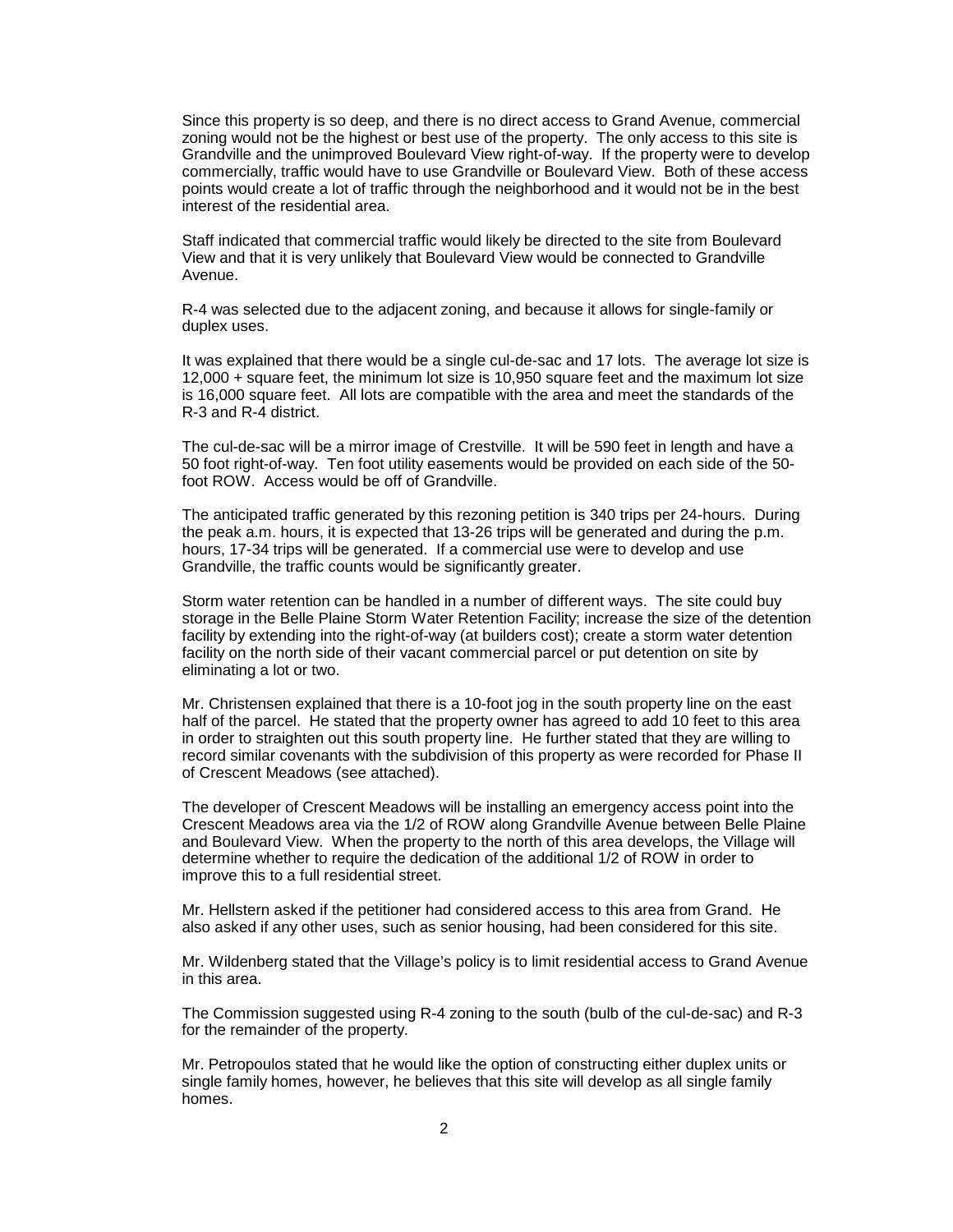Mr. Ken Williams, 1036 Boulevard View, said that he feels very defensive on this subject and does not see any clear benefit to the community. He gave the following to support his feelings:

- Tremendous impact of traffic concerned with the safety of the children;
- Lower property values;
- Only one way in and out of the subdivision; and
- Density without providing benefits.

He stated that he would like to see the property zoned R-3.

Mr. Larry Laursen, 3461 Meadow Crest Cr., stated that there is only 1 owner occupied duplex unit in Crescent Meadows. He stated his concern with the safety of the children because this is a "family area" and he was concerned with lower property values.

Mr. Bryan Winter, 1024 Boulevard View, stated that their subdivision is "boxed in" by Greenbay Road, Grand Avenue, and Rt. 41 and there are no parks and few open spaces for the children to play. He was concerned with density and traffic. He said that the development of this site with commercial uses would have less of a traffic impact on the neighborhood because access would be limited to Grand Avenue. He also stated concern with cut through traffic. Mr. Winter was in favor of zoning the northern portion of the cul-desac R-3 and the southern portion of the cul-de-sac R-4.

Dr. Relg, 3487 Grandmore, stated that he is new to this area and is concerned with the quality of life for his neighborhood. It is his opinion that more money could be made from higher-end single family units than duplex units. Dr. Relg was concerned with high speed traffic and unkempt yards due to renters. He was in favor of using R-4 zoning on the bulb of the cul-de-sac and R-3 zoning for the remainder of the property.

Mr. Steve Beitzel, 3411 Grandmore, expressed concern that the area is turning into a rental neighborhood.

Mr. Jerry Beal, 3478 Grandville, expressed concern with traffic in the area and the tendency for residents of the rental units to speed through the subdivision. He stated that his home is at the end of the proposed cul-de-sac and expressed concern about the potential for headlights shining into his home. He is opposed to R-4 zoning and would like to see this site zoned R-3.

Ms. Jeanette Beal, 3478 Grandville, stated that many of the duplex units in this neighborhood are not owner occupied and they have no lawns, only weeds. She also stated that a number of the residents park on their front yards.

Ms. Robin Beitzel, 3411 Grandmore, was concerned with traffic. She informed the Commission that there is a sidewalk only on the west side of Boulevard View and her children have to cross the street to get to the bus stop. She stated that since there are no stop signs, the traffic reaches high speeds and she is concerned for the safety of the children. She further stated that you can tell the difference between the owner occupied units and the rental units in the neighborhood.

Ms. Shelly Peterson, 3446 Grandmore, was concerned with traffic and the safety of the children in this area.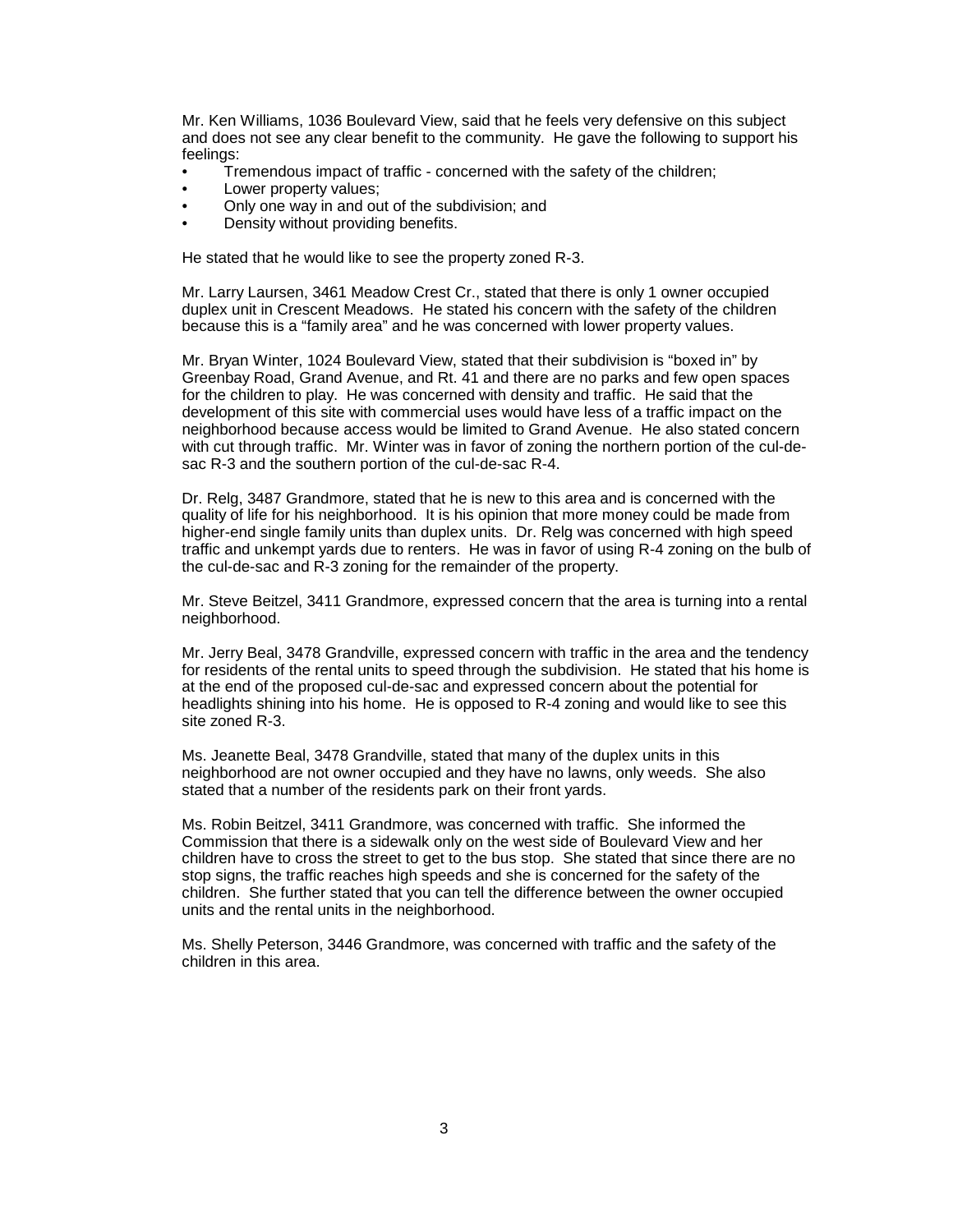Mr. Art Muller, 1031 Boulevard View, stated that he was under the impression that there was to be a mix of duplex and single family units on Crestville Court in Crescent Meadows; however there are currently only duplex units on this street. He stated that rental units are not as well maintained as owner occupied units. Mr. Muller was concerned with the safety of the children, density, and the potential for cut-through traffic. He was also concerned with possible flooding of the area. He informed the Commission that Boulevard View had standing water during the flash flood last year.

Ms. Diane Winter, 1024 Boulevard View, stated that this development should be scrutinized from a traffic aspect. There is no park for the children to play in so they play in the detention pond or streets; thus her concern for their safety. She stated that she was appalled at the estimated number of trips per day generated from this development since there is only one way into and out of this neighborhood.

Ms. Chris Williams, 1036 Boulevard View, stated that she would like to see the bulb of the cul-de-sac zoned R-4 and the remainder of the site zoned R-3. She questioned if there could be any restrictions as to the number of rental units allowed.

Ms. Marilyn Bobb, 3524 Grandmore, stated that she has the same concerns as her neighbors. She would like to see R-3 instead of R-4 zoning.

Mr. Mike Huber, 3443 Meadow Crest Cr., is a renter of a duplex unit and he has tried to add to the aesthetics of his unit by planting a tree. He stated that since he has planted this tree, the neighborhood kids have been swinging on it. He stated that the zoning of this property for duplex units will only result in more children that will be looking for places to play since the area does not have a park. He also stated that he is very careful driving through the neighborhood, but that many other people are not as careful.

The Commission stated that no restrictions can be placed as to the number of allowable owner or renter units.

Mr. Kaplan explained that the Park District discussed the Belle Plain Park at a recent Park District meeting. He believes that this park is slated for completion this year. However, he informed the public that they should contact the Park District for further information.

As to speeding vehicles through the neighborhood, the Commission informed the residents that they should get the vehicle's license plate number and notify the Police Department so that they will enforce the speed limit. In regards to vehicles parking on the lawns, these complaints should be given to the Zoning Department for enforcement.

It was explained that this will be the fifth cul-de-sac off of Boulevard View. Currently, there is a 1/2 right-of-way (30 feet) along Grandville between Belle Plaine and Boulevard View. This will be improved for emergency access only. There is a possibility of obtaining the additional 30 feet of right-of-way to fully improve Grandville, but that has not been determined at this time. Boulevard View will not be extended to Grand Avenue.

The petitioner stated that he is not going to be the developer of the property, but that based on the price of the land the homes will probably be in the \$220,00-\$275,000 price range.

Mr. Petropoulos stated that it is his opinion that R-4 has always been used next to commercial and that this is why he chose this zoning for his petition. However, he stated that he is not here to upset the community. Mr. Petropoulos stated that he is willing to have two zonings on this parcel (R-4 abutting the C/B-2 property and R-3 for the remainder of the site).

Mr. Maiden stated that R-4 was designed with a larger rear setback requirement because of its likelihood of abutting commercial property. He stated that using R-3 for the north end of the property will allow Mr. Petropoulos greater land use.